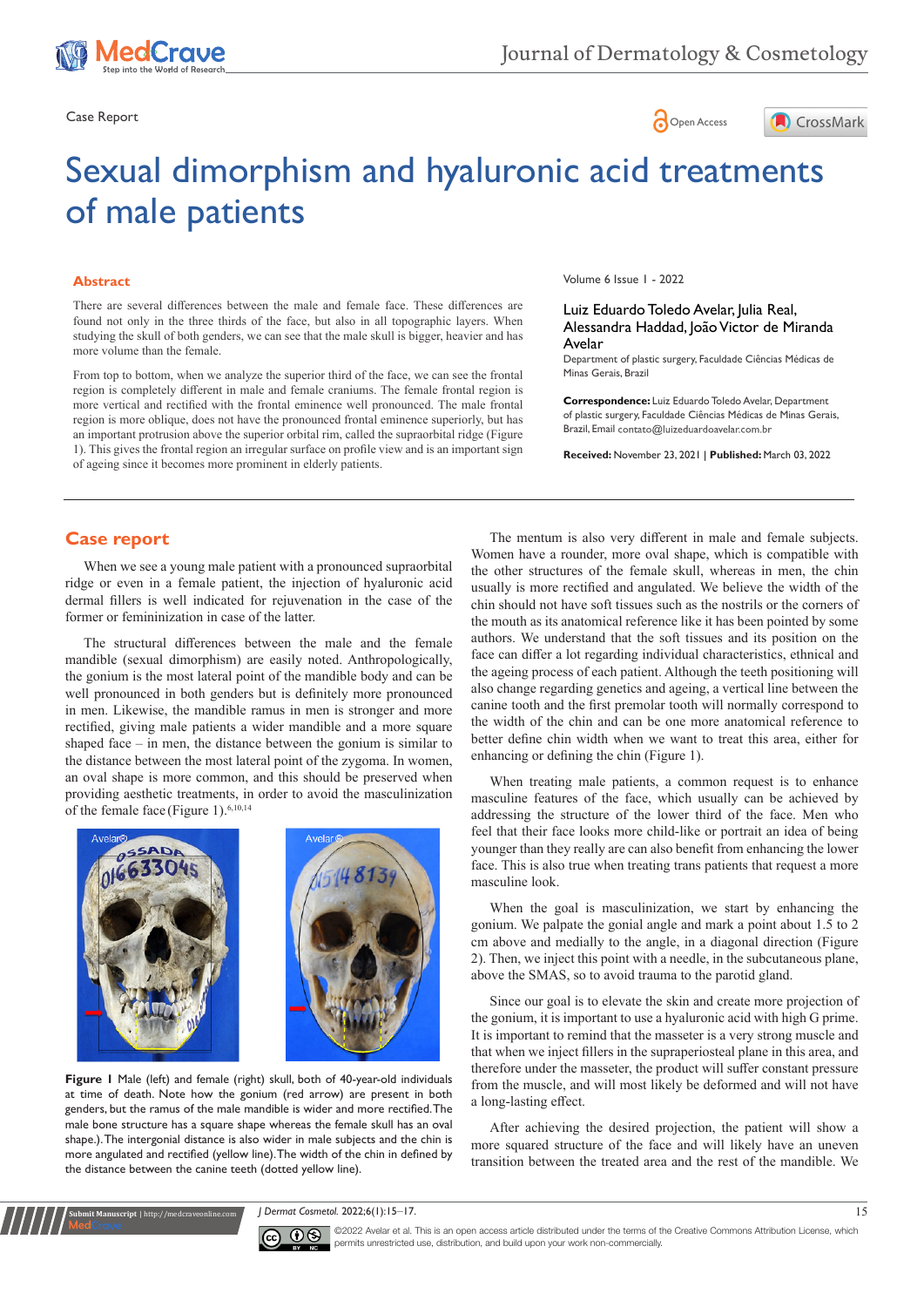then follow with the treatment of this transition with the placement of more hyaluronic acid, this time with intermediate G prime and a more flexible consistency (Figure 3). It is important to remember to treat the ramus of the mandible as well (the pre auricular area) to maximize the results of the masculinization.





**Figure 2** To identify the injection point, we palpate the gonial angle, in the junction of the ramus and the body of the mandible (blue lines). About 1,5 to 2 cm superiorly and medially we determine the point of injection (yellow circle). We a bolus of high G prime hyaluronic acid with a needle, in the subcutaneous plane, above the SMAS.



**Figure 3** Left: After placement of the HA bolus, we continue to define the mandible and even the transition between the treated area and the rest of the mandible, to ensure the treatment has a natural effect. Right: treating the most lateral point of the chin.

After determining the most lateral point of the chin, we inject this area with a high G prime AH in the supraperiosteal plane and, if needed, we can also inject more medially, with less product, in order to rectify the chin inferiorly. The goal of the treatment is to create projection of the skin and as a result, obtain a more masculine, faceted and strong face.

Below are three examples of outcomes achieved with this technique with before and after photos. The after photos were taken 30 days post-procedure (Figures 4–6).



**Figure 4** Before and 30 days after the procedure.



**Figure 5** Before and 30 days after the procedure.



Figure 6 Before and 30 days after the procedure.

## **Acknowledgments**

None.

## **Conflicts of interest**

The author declares there is no conflict of interest.

### **References**

- 1. [Luiz Eduardo Toledo Avelar](https://pubmed.ncbi.nlm.nih.gov/?term=Toledo+Avelar+LE&cauthor_id=28507860) , [Márcio Alberto Cardoso,](https://pubmed.ncbi.nlm.nih.gov/?term=Cardoso+MA&cauthor_id=28507860) [Leonardo Santos](https://pubmed.ncbi.nlm.nih.gov/?term=Santos+Bordoni+L&cauthor_id=28507860)  [Bordoni](https://pubmed.ncbi.nlm.nih.gov/?term=Santos+Bordoni+L&cauthor_id=28507860), et al. Aging and Sexual Differences of the Human Skull. *Plast Reconst Surg Global Open.* 2017;5(4):e1297.
- 2. [Thayer ZM, Dobson SD. Geographic variation in chin shape challenges](https://journals.plos.org/plosone/article?id=10.1371/journal.pone.0060681)  [the universal facial attractiveness hypothesis.](https://journals.plos.org/plosone/article?id=10.1371/journal.pone.0060681) *PLoS One.* 2013;8:e60681.
- 3. [Naini FB, Donaldson AN, McDonald F, et al. Assessing the influence of](https://pubmed.ncbi.nlm.nih.gov/22340990/)  [chin prominence on perceived attractiveness in the orthognathic patient,](https://pubmed.ncbi.nlm.nih.gov/22340990/)  clinician and layperson. *[Int J Oral Maxillofac Surg.](https://pubmed.ncbi.nlm.nih.gov/22340990/)* 2012;41:839–46.8.
- 4. [Bae JM, Lee DW. Three-dimensional remodeling of young Asian](https://pubmed.ncbi.nlm.nih.gov/23647649/)  [women's faces using 20-mg/mL smooth, highly cohesive, viscous](https://pubmed.ncbi.nlm.nih.gov/23647649/)  [hyaluronic acid fillers: a retrospective study of 320 patients.](https://pubmed.ncbi.nlm.nih.gov/23647649/) *Dermatol Surg.* [2013;39:1370–5.](https://pubmed.ncbi.nlm.nih.gov/23647649/)
- 5. [Aria Vazirnia, André Braz, Sabrina G. Fabi. Nonsurgical jawline](https://onlinelibrary.wiley.com/doi/abs/10.1111/jocd.13277)  [rejuvenation using injectable fillers.](https://onlinelibrary.wiley.com/doi/abs/10.1111/jocd.13277) *J Cosmet Dermatol.* 2019;00:1–8.
- 6. [Braz, A. Sakuma,T. Atlas de Anatomia e Preenchimento Global da Face.](https://www.amazon.com/Anatomia-Preenchimento-Global-Portugues-Brasil/dp/8527732211)  [1a Edição. Guanabara Koogan, 2017. ISBN 978-85-277-3221](https://www.amazon.com/Anatomia-Preenchimento-Global-Portugues-Brasil/dp/8527732211)–5.
- 7. [Maio M. Ethnic and Gender Considerations in the Use of Facial](https://pubmed.ncbi.nlm.nih.gov/26441109/)  Injectables: Male Patients. 2015. *[American Society of Plastic Surgeons.](https://pubmed.ncbi.nlm.nih.gov/26441109/)  [Nov;136\(5 Suppl\):40S-43S](https://pubmed.ncbi.nlm.nih.gov/26441109/).*
- 8. [Vanaman Wilson MJ, Jones IT, Butterwick K, et al. Role of nonsurgical](https://pubmed.ncbi.nlm.nih.gov/29309340/)  [chin augmentation in full face rejuvenation: a review and our experience.](https://pubmed.ncbi.nlm.nih.gov/29309340/)  *Dermatol Surg.* [2018;44\(7\):985–993.](https://pubmed.ncbi.nlm.nih.gov/29309340/)